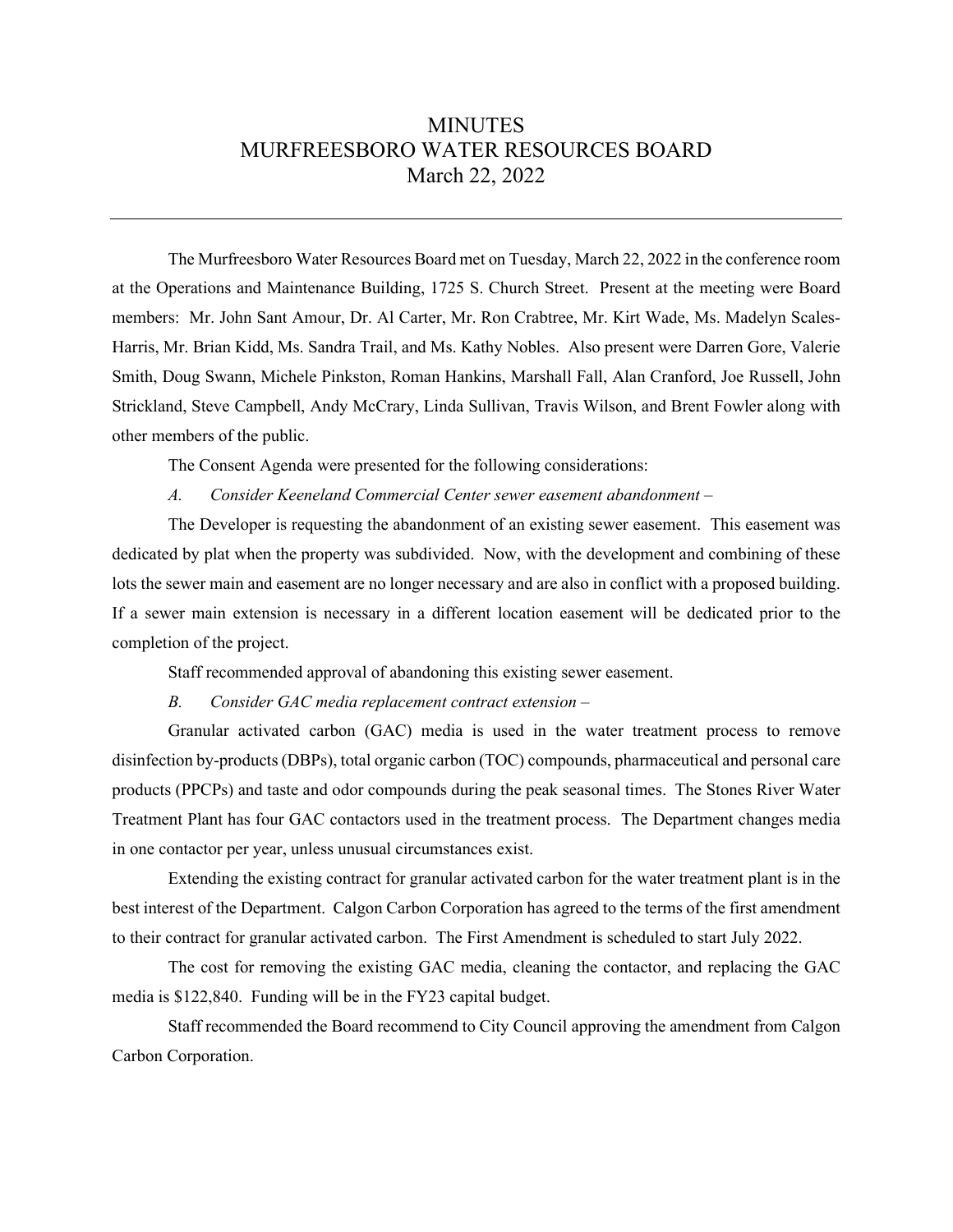*C. Consider JBS Task Order 22-02, GAC Actuator Replacement project –*

Staff submitted Task Order No. 22-02 for the Water/Wastewater Mechanical/Electrical Services Contract to replace GAC actuators at the water treatment plant. The existing actuators have met their useful life and are beginning to fail.

The Task Order includes disconnection and removal of ten actuators. Furnish and install ten new Beck actuators including electrical work, furnishing, and installing ten new NEMA1 disconnect switches, conduit, and extended wiring for ten actuators, and motor rotation check.

The cost for the project is \$103,964.08. Funding will be allocated in the FY23 capital budget. There is \$50,000 in the FY22 capital budget.

Staff recommended the Board recommend to the City Council approving JBS Task Order 22-02 in accordance with the JBS estimate.

## *D. Consider JBS Task Order 22-03, Thompson Lane Pump Station Check Valve Replacement project –*

Staff requested approval for Task Order 22-03 under the annual Water/Wastewater Mechanical/Electrical Services Contract with John Bouchard & Sons (JBS) to furnish all materials and labor to replace two check valves located in Pump Station #10 (Thompson Lane).

The packing and flapper arms in the current check valves are worn out which has caused the check valves to develop a slow leak. These valves have been in service for roughly 20 years.

Staff recommended the Board recommend to City Council approval of Task Order 22-03 as submitted.

The total fiscal impact to initiate this task order is \$26,965.94. Funding will be from the Department's working capital reserves account.

*E. Consider SSR resident project representative services for Overall Creek Pump Station –*

Staff received bids for the Overall Creek Pump Station (OCPS) Expansion. The low bidder was Blakley Construction Services, LLC (BCS) in the base bid amount of \$4,963,947.

The Board previously approved a proposal from TTL, Inc. for outside construction inspection and testing as required by the contract documents. In addition to these services, staff requested approval of a task order from SSR for RPR services for the pump station construction as well. The Department has always relied on outside services for inspection of the construction of our large pump stations as well as inspections for upgrades to the WTP and WRRF. Our Engineering Inspectors do not have the expertise for inspections of Building Infrastructure.

A Task Order for RPR was requested of SSR, in addition to their Engineering Task Order, in the not to exceed amount of \$186,500. Final costs will be determined based on actual time on the jobsite at the submitted unit rates for RPR.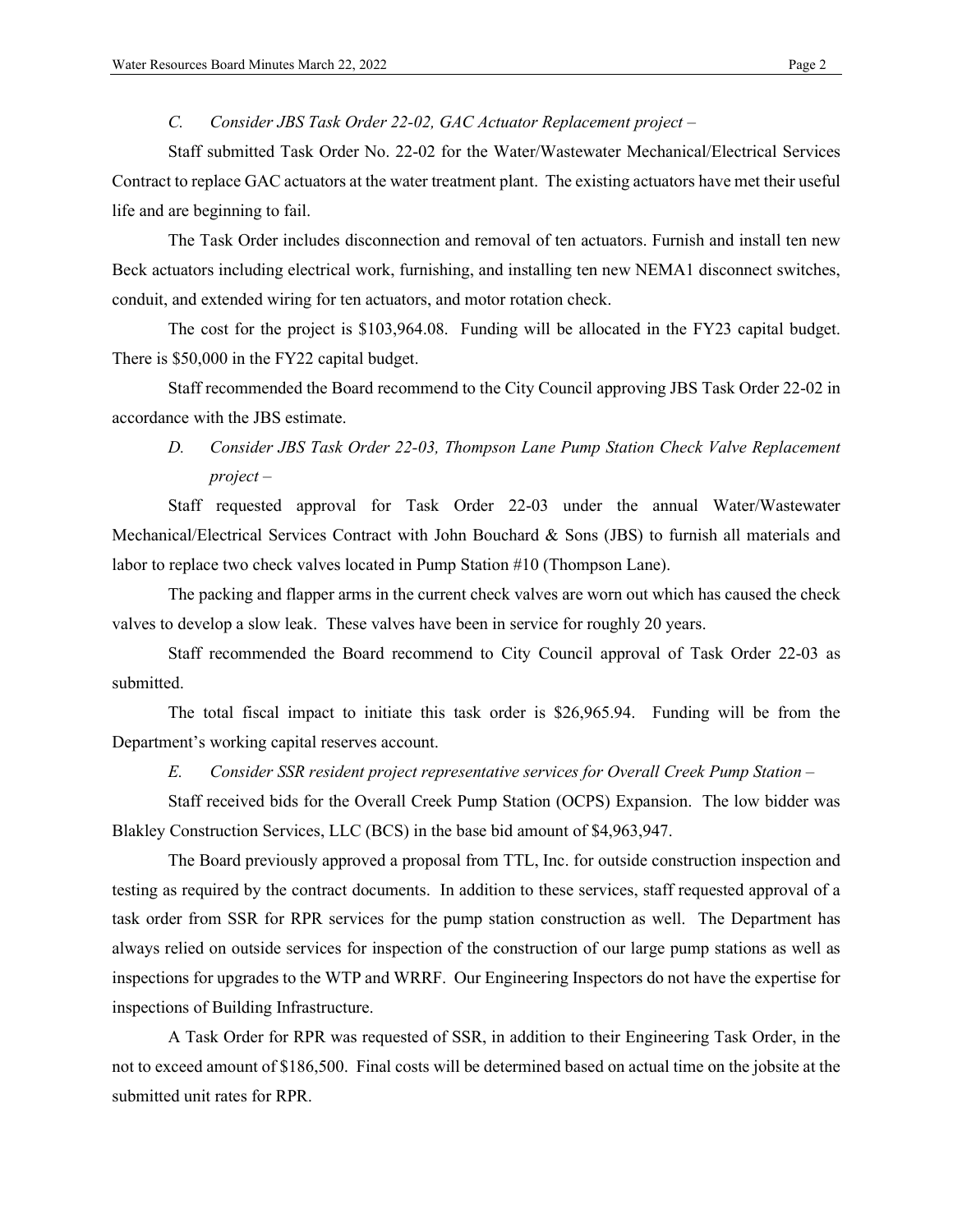Staff recommended the Board recommend to City Council approval of SSR's RPR Task Order. This project will be funded from Working Capital Reserves.

*F. Consider architectural services for O&M building addition –*

In 2015, O&M built a storage structure to house the CCTV equipment with plans to expand later. With the acquisition of additional equipment and vehicles, the Department has deemed it necessary to construct the addition. In O&M's FY22 Capital Budget, there is a line item for this project in the amount of \$225,000.

Johnson & Bailey (J+B) have developed plans for the design and installation of the storage building. Staff would like to request J+B to solicit bids and oversee the construction of the building.

Staff recommended the Board recommend to City Council approval to proceed with Johnson & Bailey for consulting services in the amount of \$19,601. This includes site survey, material testing, and architectural fee with total consulting fees not to exceed \$20,000. Funding will come from FY22 rate funded capital budget. Johnson & Bailey estimate the construction costs will be \$173,153.

*G. Consider network assessment –*

MWRD maintains two networks – Operations and Plants (SCADA), including servers, switches, and desktop computers supporting over 100 employees, plus business and plant operations.

It is important that MWRD have a detailed inventory of our networks, along with key information related to age of equipment, effectiveness of configuration and efficiency of our systems.

In addition to the detail of work performed and reports provided, this assessment will provide a baseline to use when moving to a mesh network provided by Comcast. The assessment will allow us to ensure proper bandwidth needs on the new network. The information gathered will also be critical to our 5-year Information Technology budget.

Staff recommended the Board approve the use of Waypoint Business Solutions to perform the network assessment at a cost of \$16,700. The work will take approximately two weeks to complete. Cost of the work will be paid from FY22 Operating Budget.

A motion was made by Kirt Wade to accept the Consent Agenda as presented and it was seconded by Dr. Carter. The Board voted unanimously to approve.

The January 25, 2022 Board Minutes were unanimously accepted as presented.

The Board considered a proposal for engineering study from CIA for Northeast Regional Pump Station along Cherry Lane.

In September 2019, the Board approved a proposal from Civil Infrastructure Associates (CIA) to verify the sewer master plan for Cherry Lane previously prepared by Wiser Company and also to design the improvements necessary to serve the sewer basin encompassed with Phase 2 of the roadway. This design work is fairly complete, however, is awaiting a final design of the roadway. The sewer master plan for Cherry Lane entails three sewer pump stations (SPS). The gravity lines and sewer force mains were to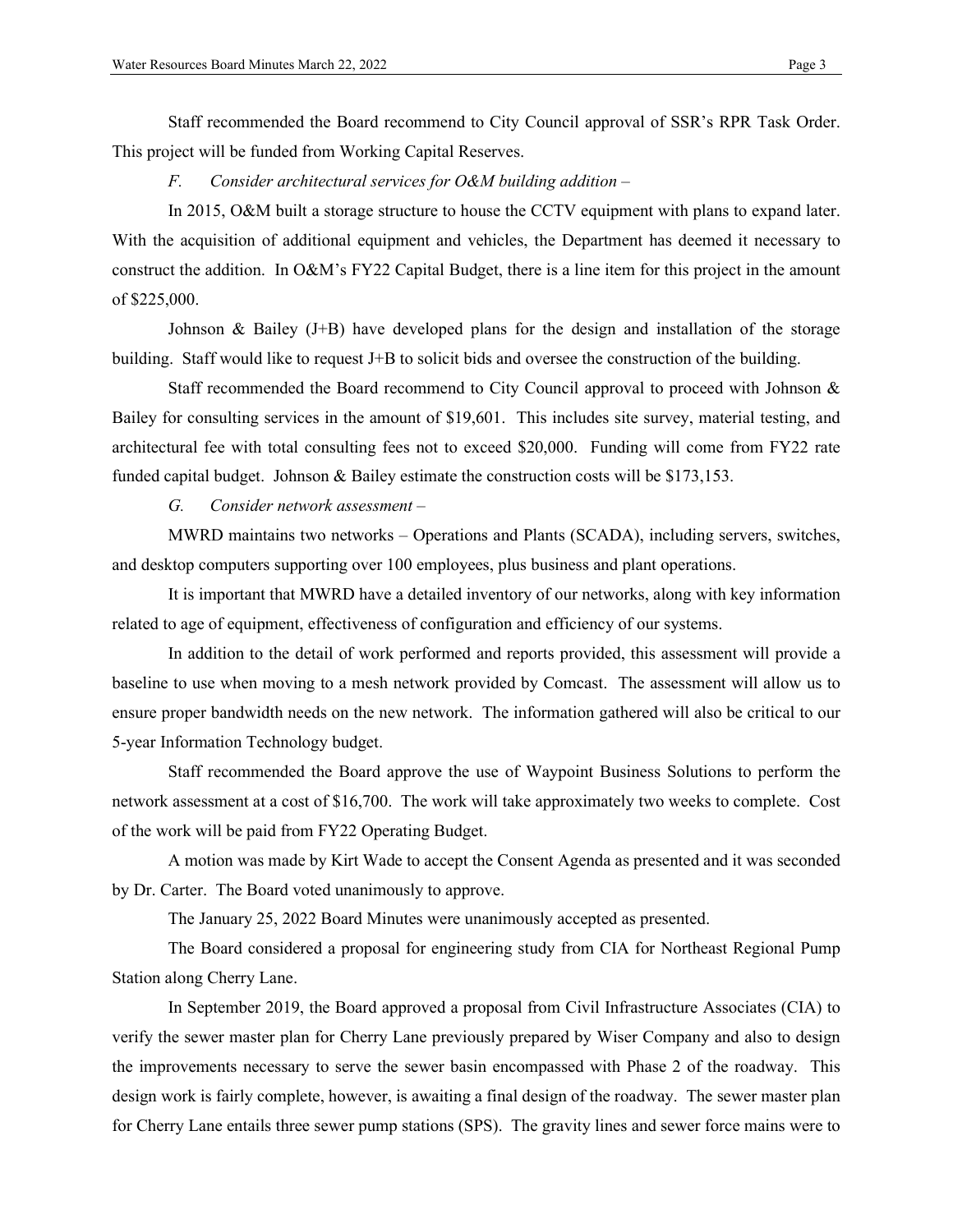be built with the roadway and the sewer pump stations would be built at a later date once development along the roadway occurred. The original design of the eastern most SPS located at the intersection of Cherry Lane and Old Cherry Lane was to abandon the Caroline Farms Subdivision SPS and discharge along Thompson Lane. The middle and western SPS's were to discharge into the Overall Creek SPS.

On a separate path and to serve the northeastern portions of Murfreesboro, SSR is under contract to design the NERPS. This station was to be located at the Water Treatment Plant. The design included gravity sewer interceptor lines being extended upstream to abandon three SPS's as well as a sewer force main that would discharge at the WRRF.

In January, SSR presented an updated cost estimate to staff based on recent costs of materials and construction. This updated cost estimate of the NERPS, gravity sewer and sewer force main was ~\$40M, which was an increase from the previous estimate of  $\sim$ \$20M. It is this increase coupled with the small amount of developable land in the Basin upstream of this NERPS that staff felt compelled to study another alternative to reduce sewer flows to the existing VA and Thompson Lane pump stations and ultimately reduce flows from the Sinking Creek Interceptor.

Staff is requesting CIA to go back and revisit the design of the eastern most SPS along Cherry Lane. Staff would like to determine if the existing SPS's in the area could be re-routed to the eastern most proposed SPS and discharge to the WRRF, instead of Thompson Lane, to alleviate the possible need for future upgrades to the VA and Thompson Lane SPS's as well as the Sinking Creek Interceptor.

Staff recommended the Board recommend to City Council approval of this engineering proposal from CIA.

The Engineering proposal is in an amount not to exceed \$35,000. Funding will be from the Department's working capital reserves account.

Brian Kidd made a motion to approve. Kathy Nobles seconded. The motion unanimously passed.

The Board considered Temporary Flow Monitoring Study of Basins MF08 and MF12.

Staff proposes to install temporary flow monitoring in Basins MF08 and MF12. This monitoring, through our professional services contract with ADS, LLC, will determine existing sewer flows coming to the SPS's within the Basin and also determine whether they are at capacity or can handle additional flows as the vacant properties within the Basin are developed.

The information from this monitoring will assist staff in determining if the NERPS design should continue or be abandoned, it will also assist staff in determining whether it is best for the system to upsize the eastern most SPS along Cherry Lane to take flows off of the VA and Thompson Lane SPS's and ultimately the Sinking Creek Interceptor.

In addition to the study of Basin MF08, staff also requested to install three temporary flow monitors to study the flows coming from the industries around General Mills (GM) which is an isolated area in Basin MF12. Staff has received several complaints from GM of sewer backup during wet weather and this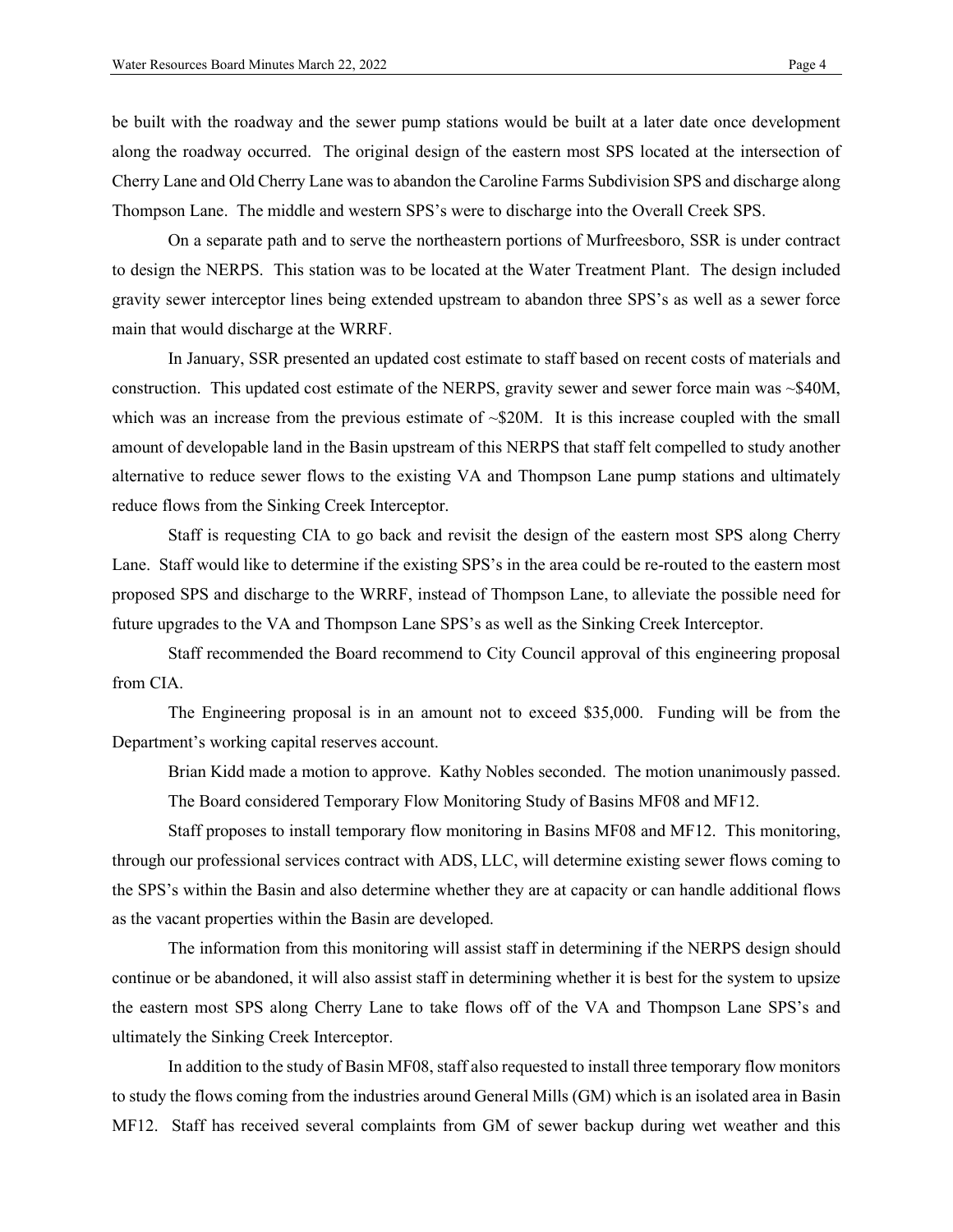monitoring will help determine base sewer flows and if there are capacity issues during both dry and wet weather.

Staff performs temporary flow monitoring each year which is not typically brought to the Board for approval since staff stays within the approved annual budget amount. However, with the amount of monitors needed this year to cover Basin MF08 and MF12, staff felt it necessary to request approval.

Staff recommended the Board recommend to City Council approval of the additional monies, that will exceed the budget, in the amount of \$71,250.

Sandra Trail made a motion to approve. Madelyn Scales-Harris seconded. The motion unanimously passed.

The Board considered 285 N. Rutherford Apartments request for sewer variance.

Since 2020, the City and staff have received requests to renovate two different apartment complexes that currently allow renting out individual bedrooms instead of full apartment units as a whole. One is located at 2829 S. Rutherford Blvd (SRB) and the other is along 2315 N. Tennessee Blvd. The Capstone Real Estate Investment Group is in the middle of renovations to take these 3 and 4 bedroom units and split or bifurcate the units into a certain number of 1 and 2 bedroom units. This bifurcation will increase the number of units in an apartment complex, but at the same time reduce the number of beds and occupants.

Water usage data used at the SRB apartments, which has 3 and 4 rent by the bedroom units, was compared with the Richland Falls apartments along Dill Lane, which only has 1 and 2 bedroom units and just a few 3 bedroom units that rent as a unit and do not rent by the bedroom.

| <i>Item</i>                                           | <b>SRB</b> (Rent by the | Richland Falls (1, 2- | % Increase  |
|-------------------------------------------------------|-------------------------|-----------------------|-------------|
|                                                       | Room complex)           | bedroom Unit complex) | or Decrease |
| Number of Units                                       | 180                     | 276                   | 53.3%       |
| Number of Bedrooms                                    | 648                     | 488                   | $-24.7\%$   |
| Bedroom to Unit Ratio                                 | 3.60                    | 1.77                  | $-50.9\%$   |
| Number of Kitchens                                    | 180                     | 276                   | 53.3%       |
| Number of Bathrooms                                   | 384                     | 466                   | 21.4%       |
| July 2019 - June 2020 Sewage discharge (gal)          | 16,529,586              | 7,624,000             | $-53.9%$    |
| July 2019 - June 2020 Sewage discharge per unit (gal) | 91,831                  | 27,623                | $-69.9\%$   |

The most noteworthy comparison is the decrease in sewer discharged in total and on a per room basis when the bedroom count decreases and units are no longer rented by the room. Actual water usage data from a renovated apartment complex has not been made available to validate the comparisons; however, the reduction is so substantial on the two complexes evaluated, staff is confident there will be a reduction in discharge to the sewer in future bifurcation proposals.

The current proposal located at 285 N. Rutherford Blvd (NRB) apartment also has 3 and 4 rent by the bedroom units. The developer is requesting to bifurcate to 1-2 bedroom units for individual rentals.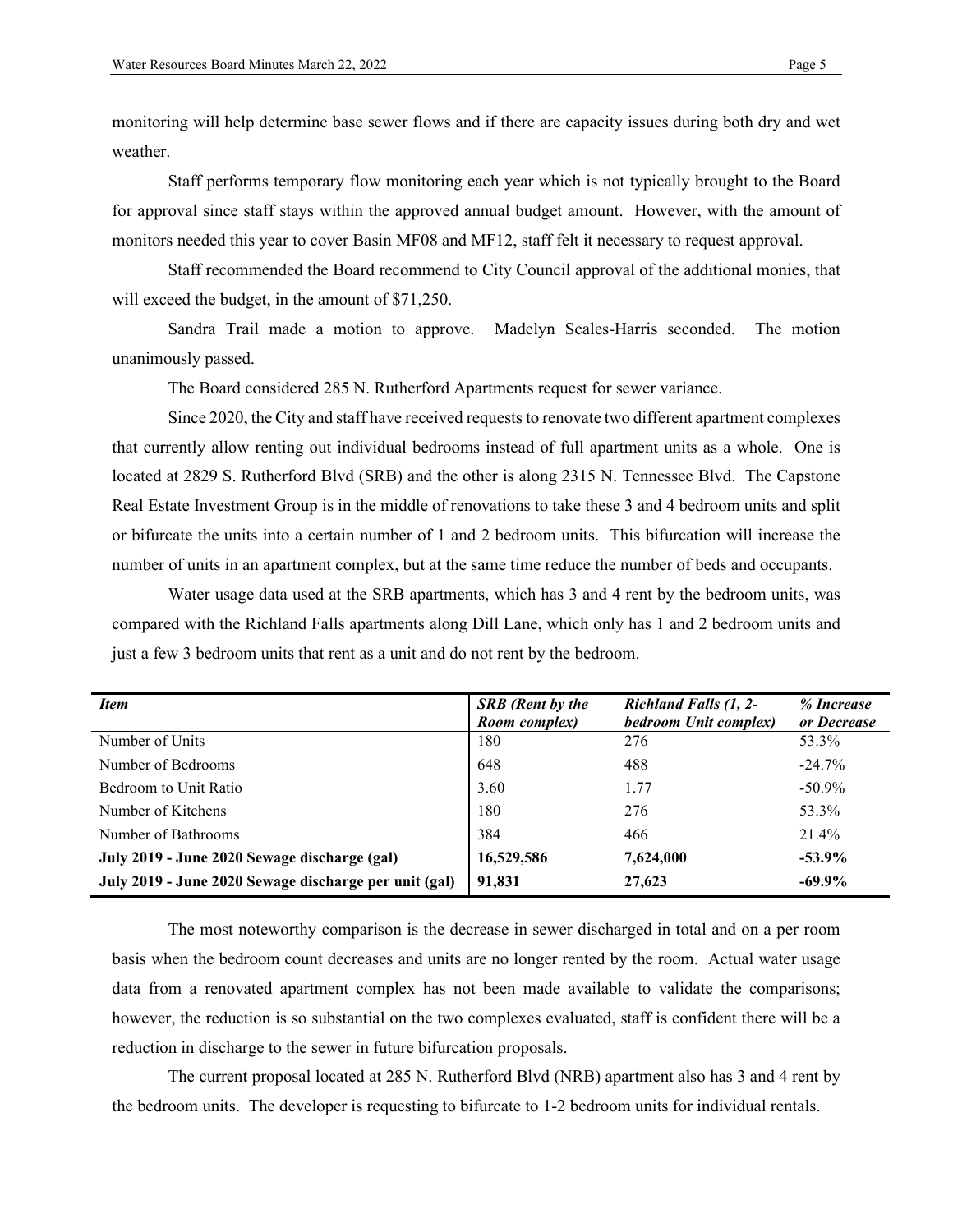The NRB, like the SRB location, is located within restricted Sewer Flow Basins 10-3 & 10-4. These Basins have been designated as only being able to develop at 2.5 single family units per acre (sfu/acre). Per City Code, an apartment unit is treated as one single family unit regardless of bedroom count.

Given the anticipated reduction of sewer discharge in an already stressed portion of MWRD's sewer collection system, staff supports this bifurcation within this restricted sewer flow basin. Staff will stipulate as a requirement that all existing water fixtures within these units be disposed of, and that all new low flow fixtures be installed with the renovations.

Staff recommended the Board recommend to City Council approval of a variance for this NRB location within Sewer Flow Basin 10-4.

With the increase in the number of proposed units, the development will be required to pay additional sewer connection fees in the amount of \$2550/unit over and above the number of existing units.

Brian Kidd made a motion to approve. Ron Crabtree seconded. The motion unanimously passed. Staff provided the Board a PowerPoint presentation of the IT Master Plan and CMMS Discovery.

The Murfreesboro Water Resources Department (MWRD) developed an Information Technology Master Plan with the help of Westin Engineering in January of 2013. The Department was very aggressive implementing the following enterprise-wide, off-the-shelf, state-of-the art software platforms:

- EZ-PAY on-line credit card payment system
- Customer Information System (CIS) replacement with Advanced Utility Systems (AUS)
- Mobile Workforce Management (MWM); a service order tracking system within AUS
- Interactive Voice Response (IVR); an over the phone account inquiry and payment system with AUS.
- Advanced Metering Infrastructure (AMI); wireless meter reading implementation offering early leak notification and water budgeting tools.
- Financial Information Systems (FIS) replacement with MUNIS Enterprise Resource Planning (ERP) software; integrating with the City's budgeting, payroll, and procurement process.

All of these systems were implemented and actively on-line by June of 2017. The last remaining element of the Department's IT Master Plan is the Computerized Maintenance Management System (CMMS).

Recently, however, Rutherford County acquired Cityworks, a GIS-centric solutions for public asset management that integrates with the County's and City's ESRI Geographic Information System (GIS) mapping platform.

The City of Murfreesboro was able to acquire Cityworks by "piggy-backing" off of the County's contract. Murfreesboro's primary goal in utilizing Cityworks is its PLL module, a GIS-centric solution for (P)ermitting, (L)icensing, and (L)and management. Murfreesboro has been slowly implementing PLL with the expectation that they will be able to track the full lifecycle of public assets and achieve greater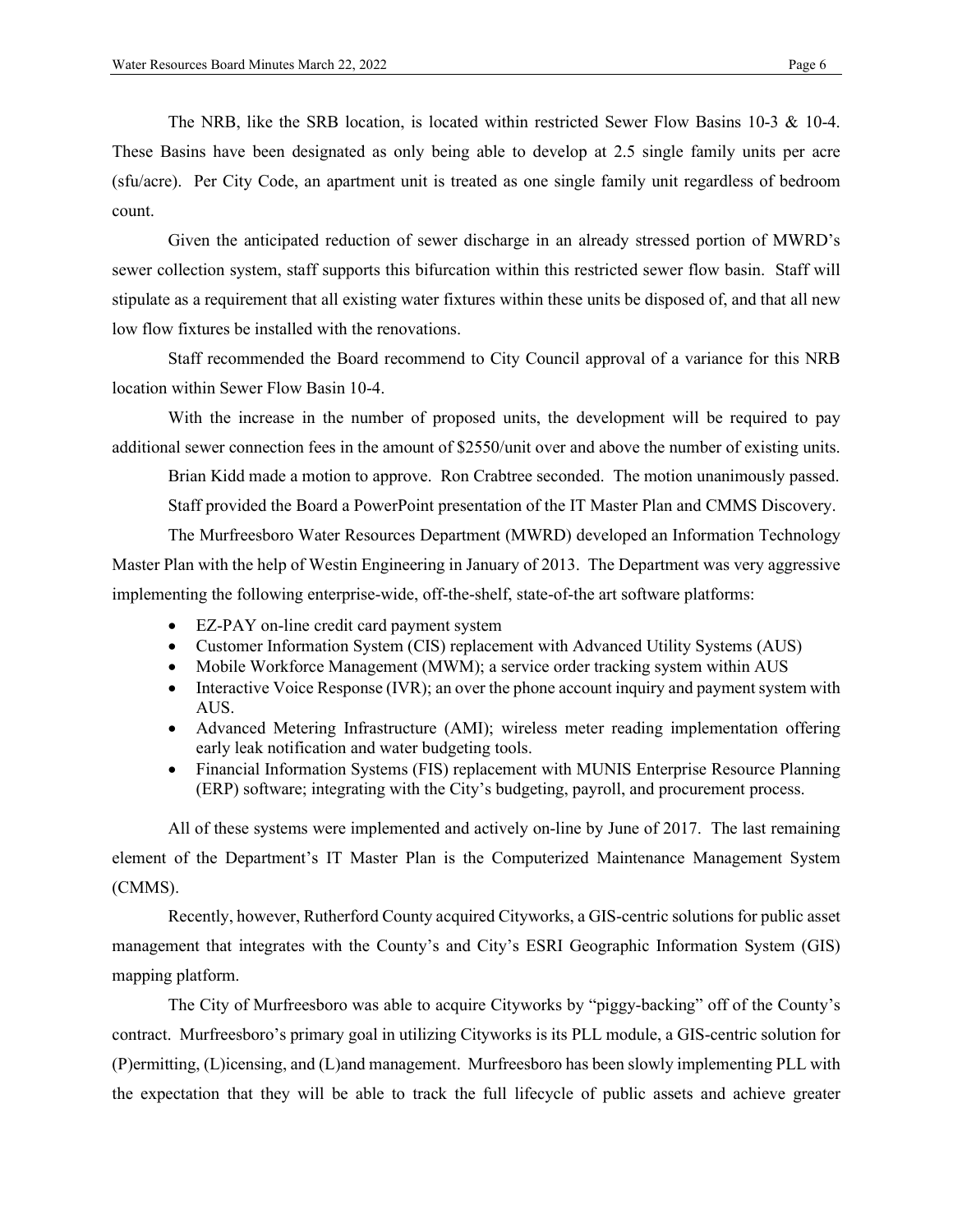collaboration across departments. The Water Resources Department is within the workflow of PLL and expects to achieve greater efficiencies in plan reviews and approvals.

AMS, or Asset Management System, is a less complicated module of Cityworks to implement. The City Streets Department has successfully implemented AMS and expects to start tracking digital service and work orders by June of this year.

The quick wins for O&M and Customer Service will be the consolidation of service and work orders in one system; increasing preventive maintenance efficiencies, as well as allow us to determine likelihood and consequence of failure of critical assets. AMS will also allow the Department to review and access inventory of assets quicker and timelier.

The Task Order for implementing components of Cityworks AMS for FY22 is anticipated to be \$75,000 and approximately \$300,000 for FY23. MWRD has budgeted \$750,000 for AMS implementation for FY22 and FY23.

Staff provided the Board a PowerPoint presentation of U.S. EPA Lead and Copper Rule Revisions.

The U.S. EPA established an effective date for the Lead and Copper Rule Revisions (LCRR) of December 16, 2021. The new LCRR's compliance deadline is October 16, 2024. This gives drinking water systems almost three years to take actions needed for regulatory compliance. The Department must complete a lead service line inventory. All service lines on the Department's side and private side must be evaluated to ensure that no service lines meeting the EPA's requirement exist. If they do exist, a plan must be developed to replace these lines on the public and/or private side. In addition, a plan must be developed to sample all schools and childcare facilities.

EPA established the Lead and Copper Rule (LCR) in 1991 to protect public health and reduce exposure to lead and copper in drinking water. The rule requires systems to monitor drinking water at customer taps. If lead concentrations exceed an action level of 0.015 mg/L (15 ppb) or copper concentrations exceed an action level of 1.3 mg/L in more than  $10\%$  (90<sup>th</sup> percentile) of customer taps sampled, the system must undertake several additional actions to control corrosion. If the action level for lead is exceeded, the system must also inform the public about steps they should take to protect their health and may have to replace lead service lines under their control.

While the action level of lead remains at  $0.015 \text{ mg/L}$  (15 ppb) and action level of copper remains at 1.3 mg/L, there is a new trigger level for lead at 0.010 mg/L (10 ppb). It also has increased sampling per location. The current rule has a one-liter sample collected and the new LCRR has five one-liter collections. The only samples used are the first one-liter and the fifth one-liter.

The new LCRR is changing how corrosion control is evaluated and what type of phosphate is recognized for corrosion control. EPA will only recognize orthophosphate as a phosphate for corrosion control. The Department will be making slight adjustments to its phosphate in order to meet the new requirements. This will result in a substantial increase in the phosphate expenditures from previous years.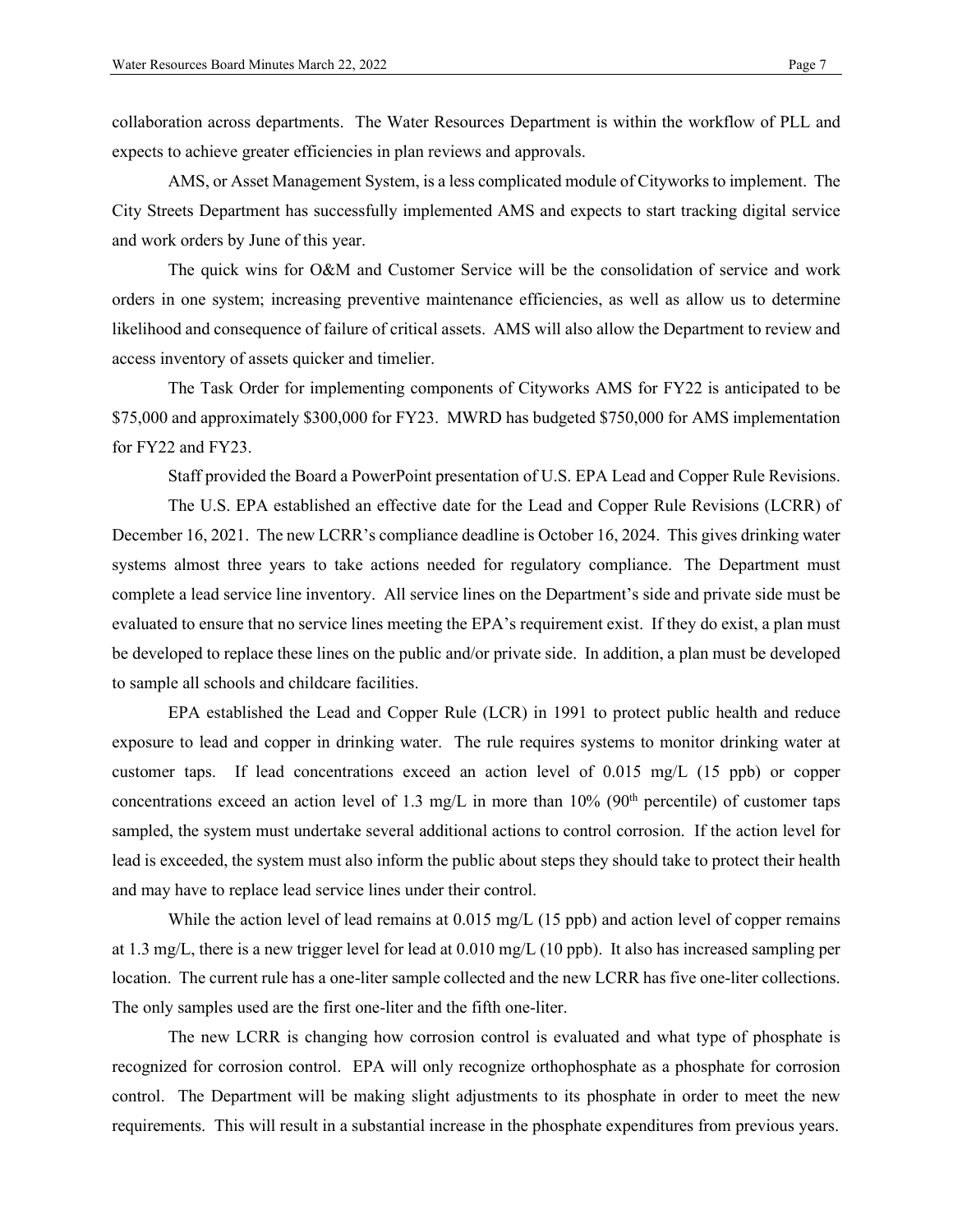The Department's plan for its service lines is to get certification of employees who can confirm the materials used when installing the service line. This certification is acceptable by TDEC and EPA. There could be as many as 13,400 customer private service lines that will need physical investigations. This will require digging down on the private side of the meter box to identify the composition/material of the customer's service line. This will involve notification to our customers of the required work and why the work is being conducted.

The Board considered FY2026 Pro Forma and FY2023 Rate recommendation.

The Murfreesboro Water Resources Department was provided a cost-of-service study (COSS) from Jackson Thornton Utilities Consultants for FY2021. Jackson Thornton has also provided staff a pro forma for FY2026. The FY2026 pro forma was run using two scenarios:

- 1) Scenario "A" assumes no new debt was added between FY21 and FY26. This assumes using reserves on hand to pay for \$45,000,000 in capital projects.
- 2) Scenario "B" where \$45,000,000 in debt (20-yr  $\omega$  4%) is incurred to pay for projects such as the Northeast Regional Pumping Station and Force Main and the full scale biosolids drying at the Water Resource Recovery Facility (WRRF).

Water revenue is expected to under-recover in FY26, but sewer is expected to over-recover in FY26. Sewer over-recovers to such a degree that it can effectively subsidize the water revenue shortfall. This is not ideal in one of the principles involved in cost of service, which is to have each fund have a rate design that covers all of its incurred expenses.

The chart below illustrates the total water and sewer expenses and revenues. The most relevant number to note is the \$5,960,606 net over-recovery in FY26, or \$49,498,356 minus \$43,537,750. The assumptions of the No Debt scenario demonstrate a 13.7% over-recovery in FY26.



## **Historical COS Studies and FY26 Pro Forma (No Debt Scenario)**

The next chart is also a combined look at both water and sewer revenues with the assumption of \$45,000,000 in debt service (20-yrs @ 4% fixed interest). The most relevant number to note is the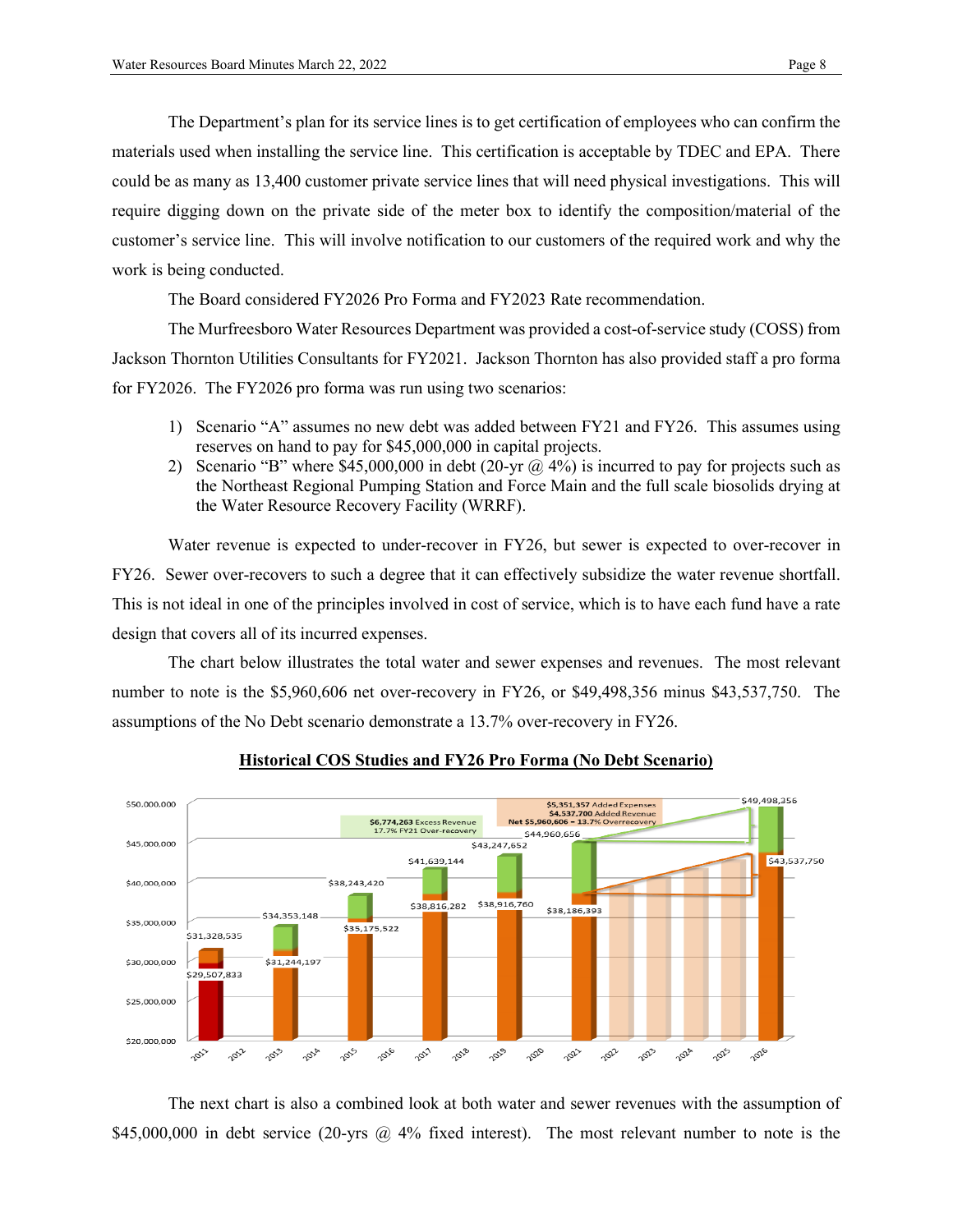\$2,649,427 net over-recovery in FY26, or \$49,498,356 minus \$46,848,929. The assumptions of the \$45M in debt scenario demonstrate a 5.7% over-recovery in FY24.



## **Historical COS Studies and FY26 Pro Forma (\$45M Debt Scenario)**

No new debt is associated with water expenses during the timeframe between FY21 and FY26, so debt service does not affect increased expenses; therefore, the increase of \$2,221,376 is associated with operations and maintenance only. Also, MWRD's water system is encompassed by Consolidated Utility District of Rutherford County; therefore, minimal revenue derived from growth has been integrated into the FY26 pro forma, or \$433,877. Using these assumptions, the water revenues are expected to fall short in an amount of \$(1,584,435) as compared to expenses in FY26, under-recovering (9.4)%.

A proposed rate design for meter sizes 5/8" to 2" below by adjusting the minimum annually as tabulated below recovers approximately 20% of the under-recovery anticipated for FY26. Making these adjustments over a 4-yr period in conjunction with FY22's water rate increase would make up 95% of the "gap" of the anticipated shortfall.

| Meter Size<br>$\overline{\phantom{a}}$ (INCH) <sup>{</sup> | <b>FY22 Total</b><br>minimum | <b>FY23 Proposed</b><br><u>minimum</u> | <b>Difference</b> | #Of<br><b>Accounts</b> | <b>Added</b><br><b>Revenue</b> |
|------------------------------------------------------------|------------------------------|----------------------------------------|-------------------|------------------------|--------------------------------|
| $5/8$ "                                                    | \$8.72                       | \$9.72                                 | \$1.00            | 25,434                 | \$305,213                      |
| 1"                                                         | \$20.71                      | \$21.54                                | \$0.83            | 689                    | \$6,851                        |
| $1 - 1/2$ "                                                | \$43.77                      | \$45.08                                | \$1.31            | 344                    | \$5,421                        |
| 2"                                                         | \$69.05                      | \$70.77                                | \$1.72            | 437                    | \$9,052                        |
| 3"                                                         | \$164.40                     | \$164.40                               | \$0.00            | 96                     | \$0.00                         |
| 4"                                                         | \$328.80                     | \$328.80                               | \$0.00            | 26                     | \$0.00                         |
| $> 6$ "                                                    | \$685.00                     | \$685.00                               | \$0.00            | 12                     | \$0.00                         |
|                                                            |                              |                                        | Total             | 27,038                 | \$326,536                      |

|--|